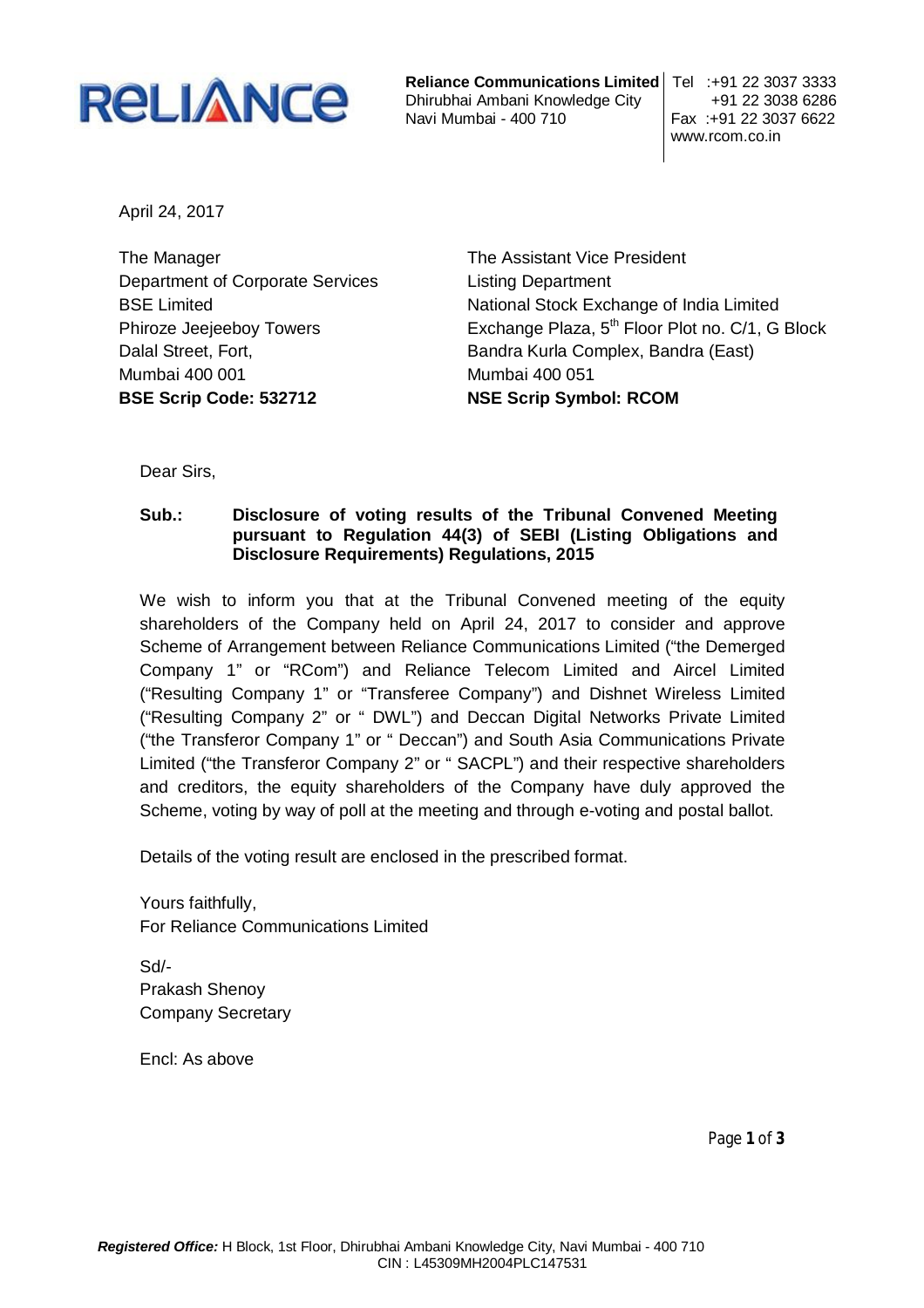|                                                                                                                                                          | Details of voting result                                                                                                                                                                                                                                                                                                                                                                                                                                                                                                                                                              |
|----------------------------------------------------------------------------------------------------------------------------------------------------------|---------------------------------------------------------------------------------------------------------------------------------------------------------------------------------------------------------------------------------------------------------------------------------------------------------------------------------------------------------------------------------------------------------------------------------------------------------------------------------------------------------------------------------------------------------------------------------------|
| Meeting<br>Date of the Court Convened Meeting/NCLT                                                                                                       | April 24,2017<br>$\ddot{\phantom{1}}$ .                                                                                                                                                                                                                                                                                                                                                                                                                                                                                                                                               |
| Total number of shareholders on record date                                                                                                              | the<br>٦,<br>rights<br>the voting<br>for reckoning<br>the cut-off date<br>March 17, 2017,<br>shareholders<br>.,                                                                                                                                                                                                                                                                                                                                                                                                                                                                       |
|                                                                                                                                                          | Total number of shareholders: 16,32,672                                                                                                                                                                                                                                                                                                                                                                                                                                                                                                                                               |
| No. of shareholders present in the meeting either in person<br>or through proxy                                                                          | 1,904                                                                                                                                                                                                                                                                                                                                                                                                                                                                                                                                                                                 |
| Promoters and Promoter Group                                                                                                                             | ζ,                                                                                                                                                                                                                                                                                                                                                                                                                                                                                                                                                                                    |
| Public                                                                                                                                                   | 1,891<br>έś                                                                                                                                                                                                                                                                                                                                                                                                                                                                                                                                                                           |
| No. of Shareholders attended the meeting through Video<br>Conferencing                                                                                   |                                                                                                                                                                                                                                                                                                                                                                                                                                                                                                                                                                                       |
| Promoters and Promoter Group                                                                                                                             | Not arranged                                                                                                                                                                                                                                                                                                                                                                                                                                                                                                                                                                          |
| Public                                                                                                                                                   | Not arranged                                                                                                                                                                                                                                                                                                                                                                                                                                                                                                                                                                          |
| South Asia Communications Private Limited ("the Transferor Company 2" or "SACPL") and their respective shareholders and creditors.<br>Details of Agenda: | Composite Scheme of Arrangement pursuant to Section 230 to 232 of the Companies Act, 2013 between Reliance Communications Limited ("the<br>Demerged Company 1" or "RCom") and Reliance Telecom Limited and Aircel Limited ("Resulting Company 1" or "Transferee Company") and Dishnet<br>Wireless Limited ("Resulting Company 2" or " DWL") and Deccan Digital Networks Private Limited ("the Transferor Company 1" or " Deccan") and<br>To consider and if thought fit, approve with or without modification (s), the resolution under Section 230 to 232 of the Companies Act, 2013 |
| Resolution Required (Ordinary / Special)                                                                                                                 | Majority in number representing three-fourths in value of members as required<br>under Section 230 of the Companies Act, 2013                                                                                                                                                                                                                                                                                                                                                                                                                                                         |
| Whether promoter/ promoter group are interested in the<br>resolution?                                                                                    | $\frac{1}{2}$                                                                                                                                                                                                                                                                                                                                                                                                                                                                                                                                                                         |
| IS SUMICE                                                                                                                                                | Page 2 of 3                                                                                                                                                                                                                                                                                                                                                                                                                                                                                                                                                                           |

Reliance Communications Limited

 $\frac{1}{\text{MIO}_{\mathcal{D}_\mathcal{S}}}$ Conding